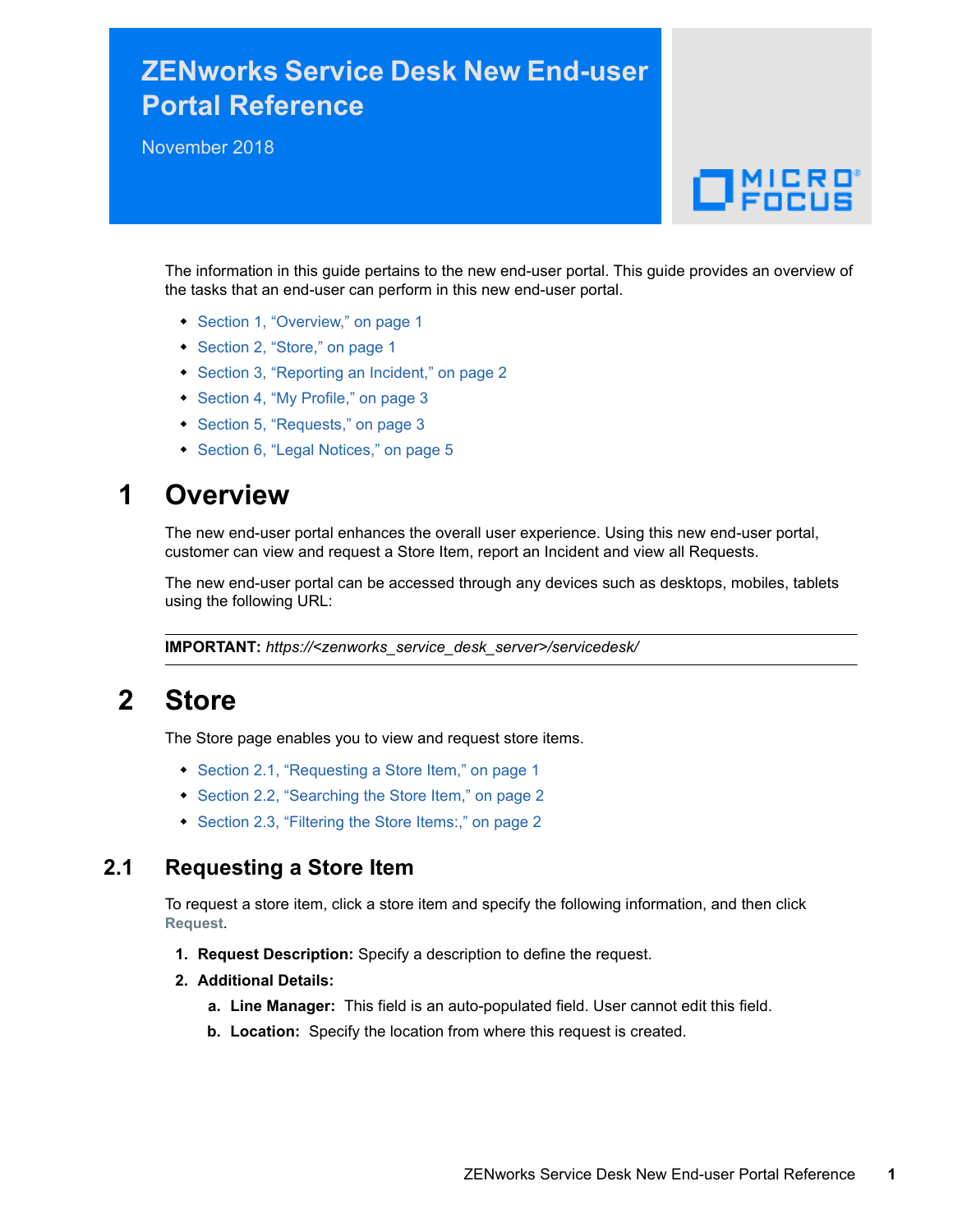- **c. Preferred Contact Type:** Select the preferred contact type. This field includes Phone and Email.
	- **Email:** If you select **Email** as the **Preferred Contact Type**, then specify email address in the adjacent field.
	- **Phone:** If you select **Phone** as the **Preferred Contact Type**, then specify contact details and **Preferred Contact Time** in the respective fields.
- **3. Attachment:** If you want to provide any attachments with this request, you can either drag and drop the attachment or click the Attachment field, and then upload the required fields.

Any number of attachments can be added to a request, but each file should not exceed 100 MB in size.

**NOTE:** The Additional Details section can be enabled or disabled in **Setup** > **Privileges** > **Customers** > **Show Additional Information**.

## <span id="page-1-2"></span>**2.2 Searching the Store Item**

To search a store item:

• In the search bar, located in the banner, specify the keyword and click the search icon.

## <span id="page-1-1"></span>**2.3 Filtering the Store Items:**

To search required Store Item, you can use the either the filter or search option provided in the portal.

In the left hand side of the store page perform the following actions to filter the Store Item:

- 1. Select the required store item, whether its **Requested**, **Not Requested** or **Both**.
- 2. In the **Categorization** section, select the categorization to which the store item belongs. This field is populated based on Categorization available in **Store Setup** > **Store Categorization**.
- 3. In the Item Type section, select or search for the type of the store item. This field is populated based on types available in **Configuration** > **Types**.
- 4. After specifying all the fields, click **Apply**.

**NOTE:** Filter can be applied on the searched store items.

# <span id="page-1-0"></span>**3 Reporting an Incident**

Customer can report an incident from any page.

To report an incident, perform the following:

1. Click the Report an Incident button.

**IMPORTANT:** This button is enabled only when Administrator has selected **Create** or **Create And Edit** in the Incidents, Change Request or Service Request fields.

2. In the **Subject** field, specify the subject for this incident.

By default, the Incident field is disabled. To enable this field, click **Setup** > **Privileges** > **Customer** > **Show Subject Field**.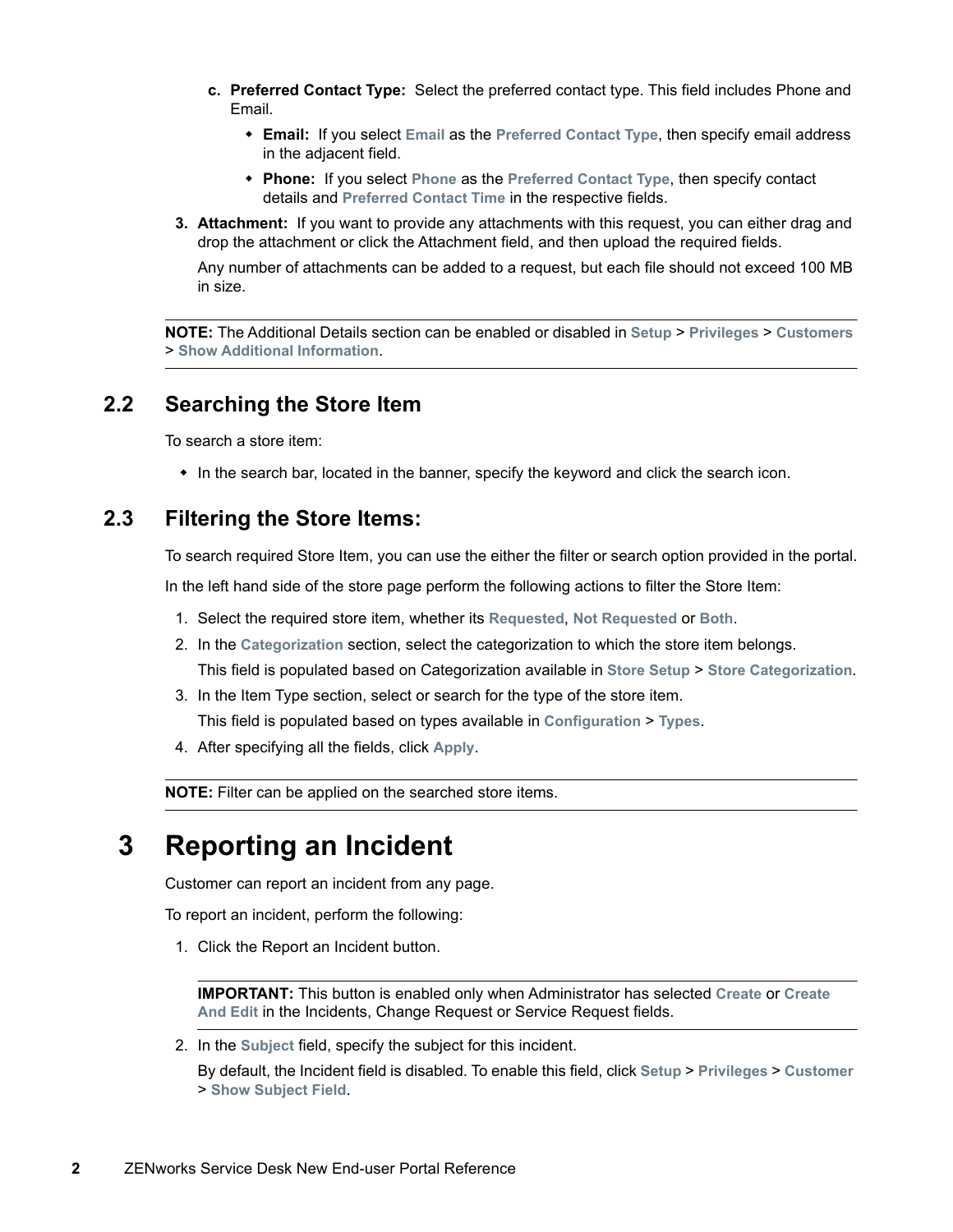- 3. Specify a description for the incident.
- 4. Select the Item Category.

After selecting Item Category, following fields are displayed:

- $\cdot$  Item Type
- $\cdot$  Item
- 5. Specify the following Additional Details:
	- **Location:** Specify the location from where this request is created.
	- **Preferred Contact Type:** Select the preferred contact type. This field includes Phone and Email.
		- **Email:** If you select **Email** as the **Preferred Contact Type**, then specify email address in the adjacent field.
		- **Phone:** If you select **Phone** as the **Preferred Contact Type**, then specify contact details and Preferred Contact Time in the respective fields.
- **6. Attachment:** If you want to provide any attachments with this request, you can either drag and drop the attachment or click the **Attachment** field, and then upload the required fields.

Any number of attachments can be added to a request, but each file should not exceed 100 MB in size.

**NOTE:** The Additional Details section can be enabled or disabled in **Setup** > **Privileges** > **Customers** > **Show Additional Information**.

## <span id="page-2-0"></span>**4 My Profile**

As a customer, you can view and update your account information in the My Profile page.

- 1. In the top right-hand corner of the New End-user Portal, click your login name, and then click **My Profile**.
- 2. In this page, you can update details such as **Email** and **Password**.

**NOTE:** If the system is synchronized with an authentication server, user cannot modify any information in the My Profile page.

## <span id="page-2-1"></span>**5 Requests**

The Requests page displays all the requests. In the request page, you can perform following actions:

- [Section 5.1, "Viewing Request Details," on page 4](#page-3-0)
- [Section 5.2, "Action on a Request," on page 4](#page-3-1)
- [Section 5.3, "Searching Requests," on page 5](#page-4-2)
- [Section 5.4, "Sorting Requests," on page 5](#page-4-1)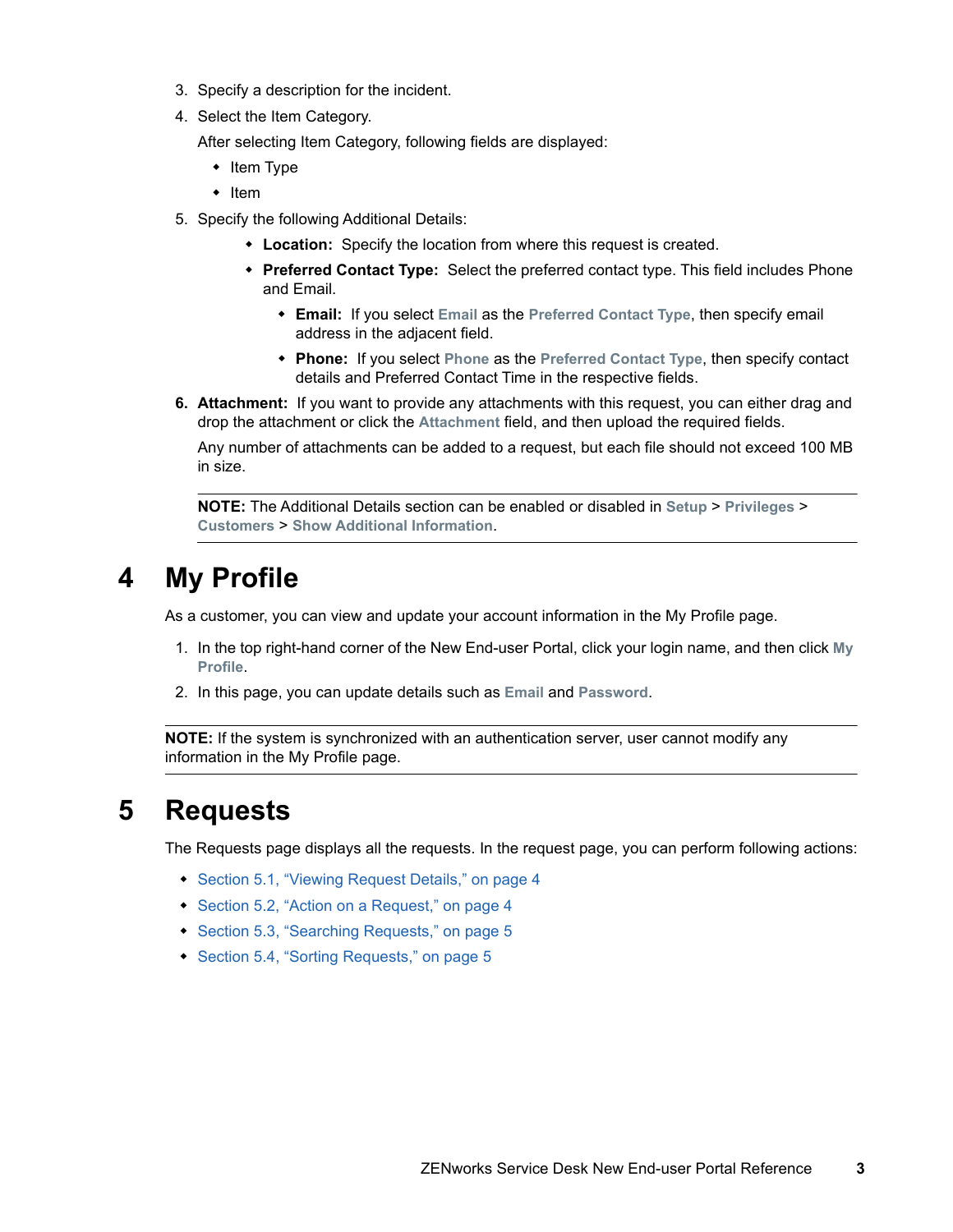## <span id="page-3-0"></span>**5.1 Viewing Request Details**

To view details of any request, click the request that you want to view. Depending on the device type and resolution, following details are displayed:

- **Subject:** Displays the subject of the request that was specified while creating the request. This is an configurable field that can be enabled or disabled. To enable or disable Subject, login as a Admin, click **Setup** > **Privileges** > **Customer** > **Show Subject Field**.
- **Request:** The request ID and request type icon. The request can be Incident, Service or Change.
- **Item Type:** The Item Type on which the request was created.
- **Item:** The item number for which the request was created.
- **Created On:** The time stamp when the request was created.
- **Status:** The current status of the request.
- **Technician:** The name of the technician to whom this request is assigned. This is an optional field that can be enabled or disabled. To enable Technician field, login as a Admin, click **Setup** > **Privileges** > **Customer** > **View Technician**.

#### **5.1.1 Expanding a Request:**

Click the request to expand it. Following are the fields that are displayed after expanding a request:

- **Open Date:** The timestamp when the request was opened.
- **Closed Date:** The timestamp when the request was closed.
- **Priority:** The priority of the request. A request can have high, medium or low priority.
- **Classification:** Displays the to which class this request belongs.
- **Item Category:** Displays to which item category this request belongs.
- **Room:** Room assigned to the Customer.
- **Requested By:** Displays who created this request.
- **Description:** Description that was specified while creating the request. Click more to view the complete description.
- **Notes:** Notes added for this request. Multiple notes can be added for a request.

## <span id="page-3-1"></span>**5.2 Action on a Request**

Depending on the privileges and roles, any of the following actions can be performed:

- ◆ Add Note
- Approve
- Reject
- Escalate
- Deescalate
- Resolved
- Reopen

To reopen a request, the privileges must be set to **Allow Reopen** in **Customer Privileges**.

**NOTE:** To perform actions on a request, the privileges must be set to **Create and Edit** or **Edit**